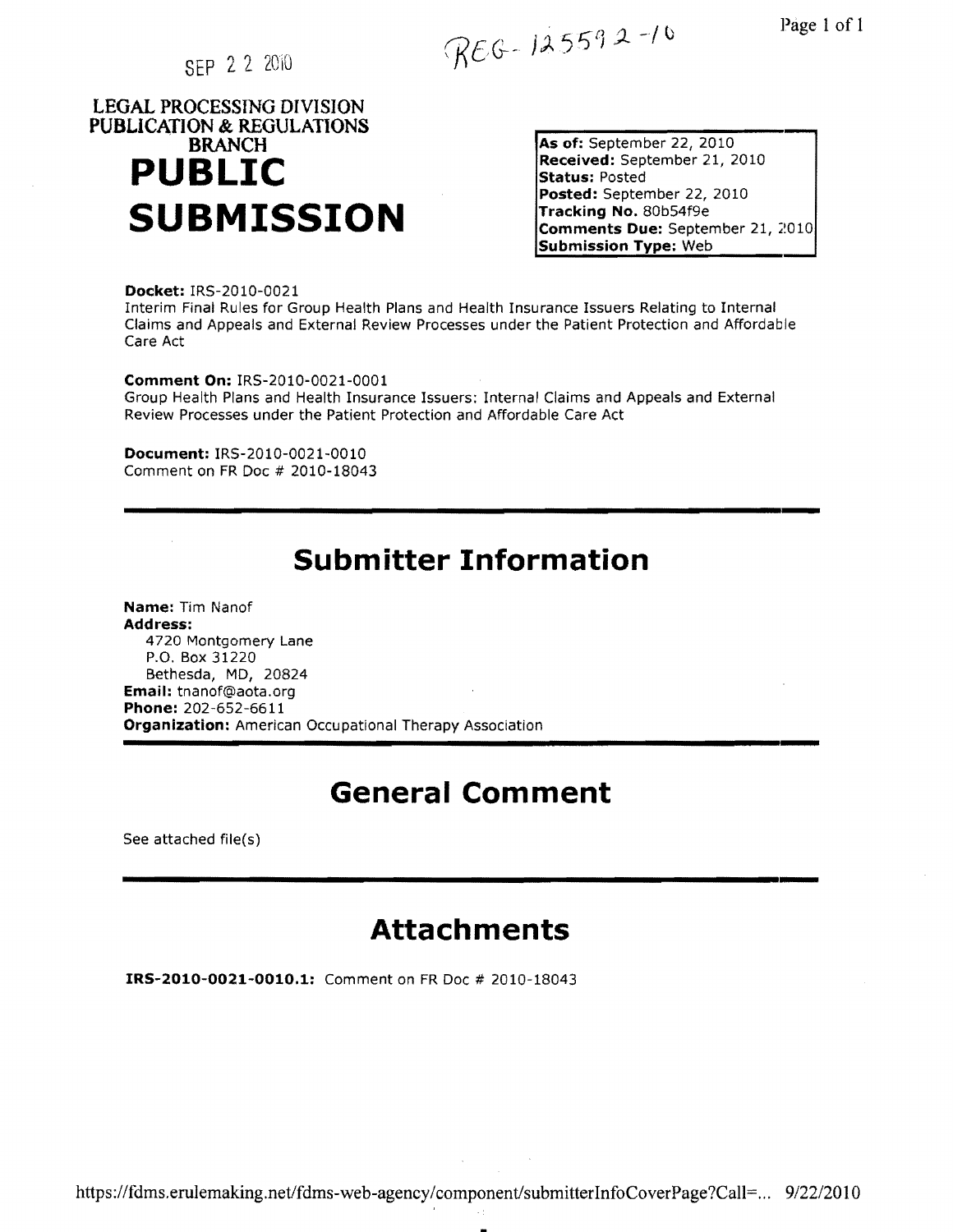

September 21, 2010

Submitted electronically at www.regulations.gov

Office of Consumer Information and Insurance Oversight Department of Health and Human Services Attention: OCIIO-9993-IFC, RIN 0991-AB70 P.O. Box 8016 Baltimore, Maryland 21244-1850

Office of Health Plan Standards and Compliance Assistance Employee Benefits Security Administration, Room N-5653 U.S. Department of Labor 200 Constitution Avenue, NW Washington, DC 20210 Attention: RIN121O-AB45

Internal Revenue Service CC: PA: LPD: PR, Room 5025 P.O. Box 7604, Ben Franklin Station Washington, DC 20044 Attention: REG-125592-10

#### Re: AOTA Comments on Interim Final Rules for Group Health Plans and Health Insurance Issuers Relating to Internal Claims and Appeals and External Review Processes under the Patient Protection and Affordable Care Act (File Codes OCIIO-9993-IFC, RIN 0991-AB70/ RIN 1210-AB45/REG-125592-10)

The American Occupational Therapy Association (AOTA), the national professional association representing the interests of more than 140,000 occupational therapy practitioners, appreciates the opportunity to comment on the interim final rules that implement provisions of the Patient Protection and Affordable Care Act (P.L.111-148) regarding internal claims and appeals and external review processes.

In addition to a guarantee of external review, AOTA strongly supports the following specific provisions regarding *internal* claims and appeals procedures:

- (1) The internal claims and appeals processes of plans and issuers must provide for full and fair review of adverse benefit determinations including rescissions of health care policies;
- (2) In the case of urgent care claims, plans and issuers must notify a claimant of a benefit determination (whether adverse or not) as soon as possible but not later than 24 hours;
- (3) A plan or issuer must provide a claimant, free of charge, with any new or additional infonnation or rationale regarding a claim as soon as possible and sufficiently in advance of a final adverse benefit determination;

4720 Montgomery Lane, Bethesda, MO 20814-5320 • 301-652-2682 • 301-652-7711 fax • 800··377-8555 TOO http://www.aota.org • http://store.aota.org • http://OTConnections.aota.org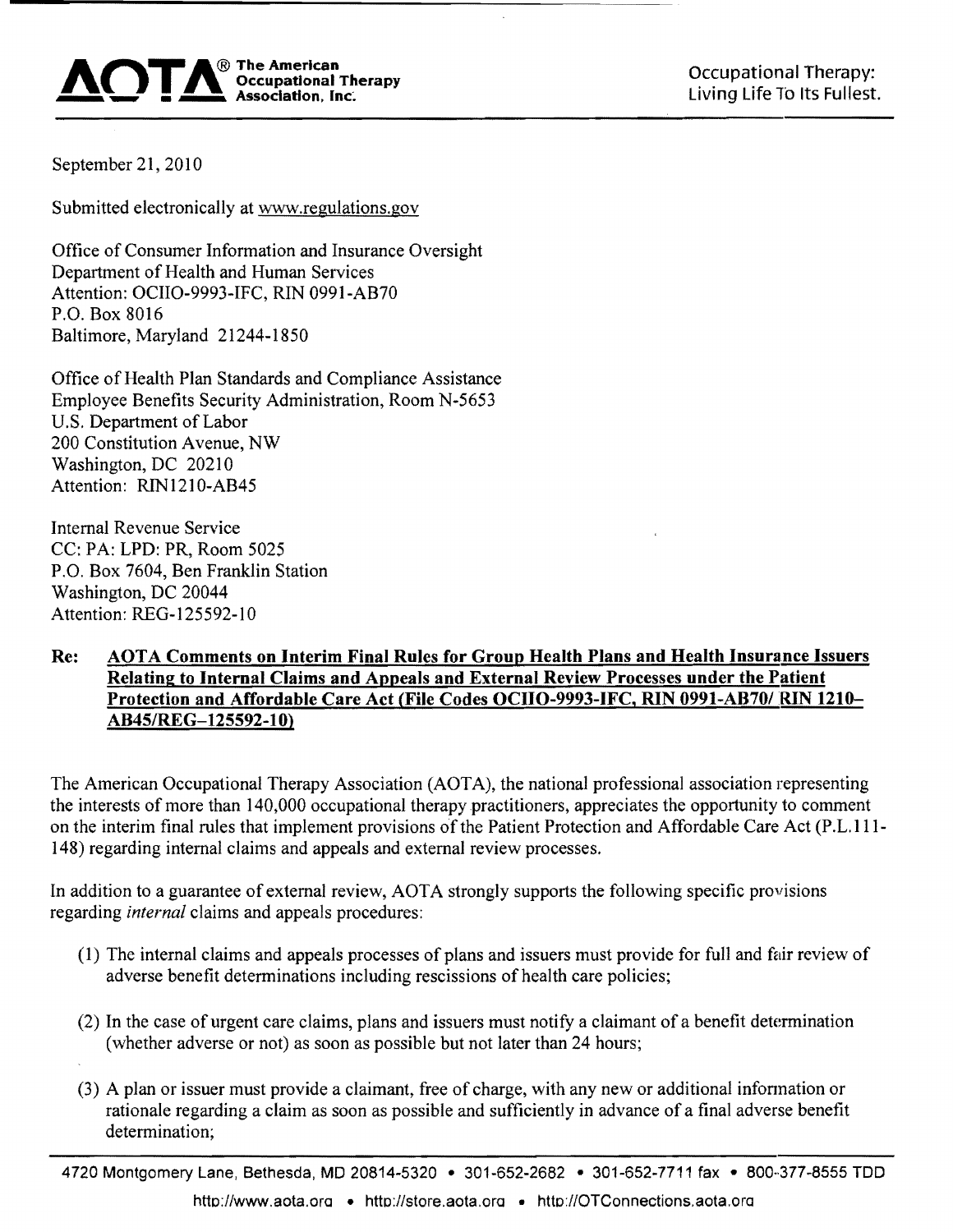- (4) Plans and issuers must avoid conflicts of interest by ensuring that all claims and appeals are adjudicated in a manner designed to ensure the independence and impartiality of the persons involved in making the decision;
- (5) Plans and issuers must provide notice to enrollees in a culturally and linguistically appropriate manner (this is also applicable to external review);
- (6) The failure of plans and issuers to "strictly adhere" to all the requirements of internal claims and appeals processes with respect to a claim will allow a claimant to seek external review including judicial review if necessary; and
- (7) Individuals in urgent care situations and individuals receiving an ongoing course of treatment may proceed with expedited external review at the same time the internal appeals process is pursued.

#### Recommendations to Improve the Interim Final Rule

Occupational therapy providers have considerable experience with health insurers' processes for internal and external review of claims. Occupational therapy is a unique profession and it treats a wide variety of conditions, illnesses, disabilities and risk factors. Hence, knowledge and experience in occupational therapy and in the conditions it treats are critical to fair and judicious reviews in claims.

The interim final rule provides good guidance by emphasizing the National Association of Insurance Commissioners' model law (© 2010 National Association of Insurance Commissioners Model Regulation Service-April 2010.)

AOTA cannot overemphasize the importance of having Occupational Therapy practitioners included in the membership of all Individual Review Organizations. In many instances, health insurance disputes focus on the medical necessity of critical ancillary services provided by OTs and other therapists. When a determination is being made related to the provision or non-provision of such a service, it is critical that knowledgeable, experienced practitioners/providers are part of the review and decision making process. Occupational therapy is a profession dedicated to the maximization of performance and function so that individuals can live healthy and productive lives. Access to needed OT services can ensure that businesses have a cadre of a healthy and contributing, long-term employee, that children with autism or sensory disorders receive care that helps them develop optimally, and that people adapt to disability, illness or other problems to maintain independence and productive living.

### Standards for External Review and the Importance of the Involvement of an Occupational Therapy Practitioner if the Adverse Benefit Determination Relates to Occupational Therapy, Rehabilitation, or Habilitation Services

For health insurance coverage, if a state external review process that applies to and is binding on an issuer includes - at a minimum - the consumer protections in the National Association of Insurance Commissioners (NAIC) Uniform Model Act in place on 7/23/10, then the issuer must comply with the state external review process and not with the federal process. (The External Review model adopted 4/10 is available at: www.naic.org/documents/committees b uniform health carrier ext rev model act.pdf) In that model act are concepts and requirements AOTA believes should be stressed by the federal requirements on states and in the future federal requirements.

The NAIC standards require the following and states are encouraged to make changes in their external appeals laws to adopt the NAIC standards before July 1,2011.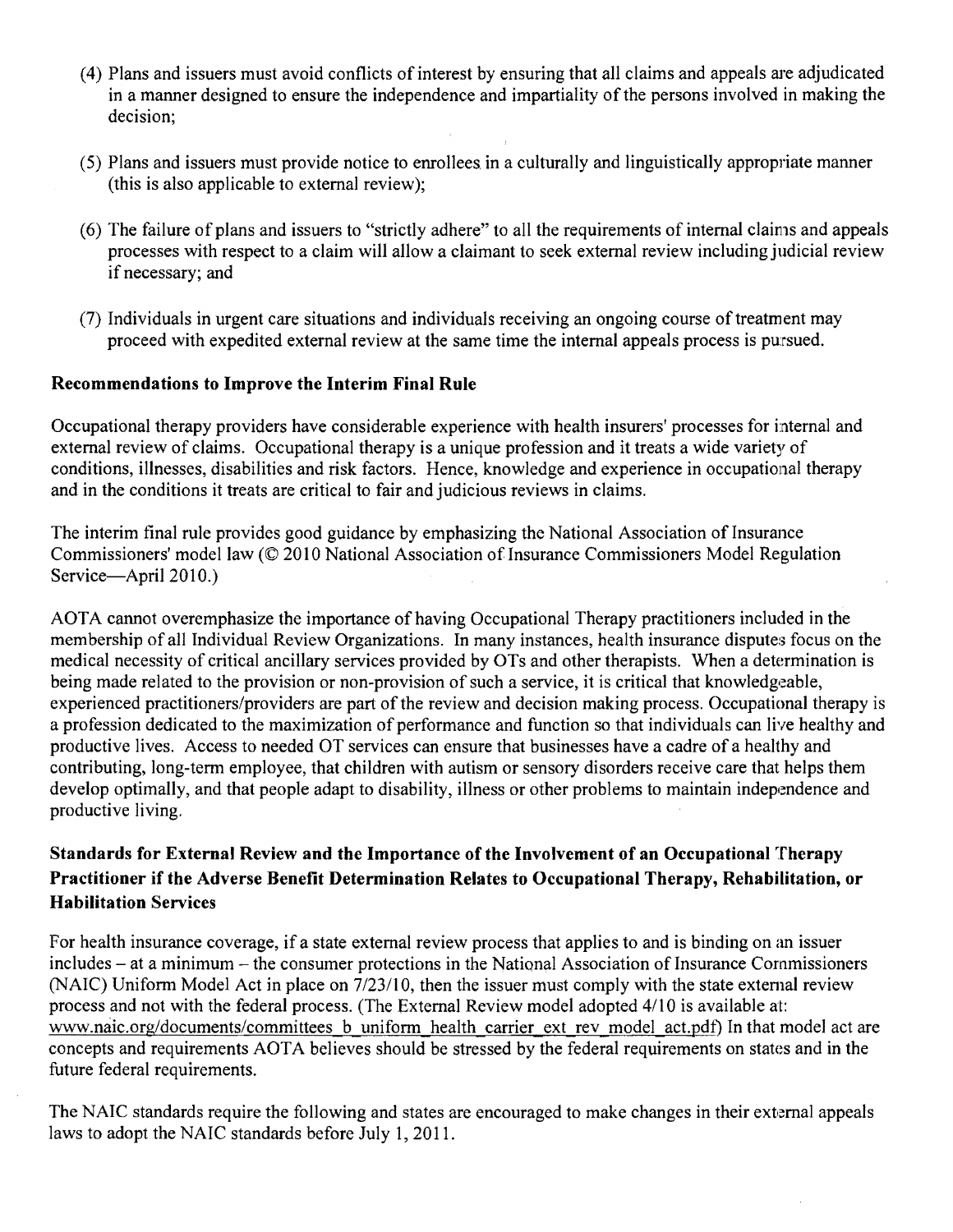### 1 External review of plan decisions to deny coverage for care based on medical necessity, appropriateness, health care setting, level of care, or effectiveness of covered benefit.

- 2 Clear information for consumers about their right to both internal and external appeals both in the standard plan materials, and at the time the company denies a claim.
- 3 Expedited access to external review in some cases including emergency situations, or cases where their health plan did not follow the rules in the internal appeal.
- 4 Health plans must pay the cost of the external appeal under State law, and States may not require consumers to pay more than a nominal fee.
- 5 Review by an independent body assigned by the State. The State must also ensure that the reviewers meet certain standards, keep written records, and are not affected by conflicts of interest.
- 6 Emergency processes for urgent claims and a process for experimental or investigational treatment.
- 7 Final decisions must be binding so, if the consumer wins, the health plan is expected to pay for the benefit that was previously denied.

For AOTA, these guidelines are critical to an effective appeal. AOTA would like to see more specificity on definitions of "medical necessity, appropriateness, health care setting, level of care" and particularly on "effectiveness of covered benefit." All of these terms are the crux of determining whether or not to pay for treatment and should be carefully explicated so that consumers know on what basis their claims will be judged. For instance, "effectiveness of covered benefit" should be defined in terms of relationship to existing evidence and not applied randomly to individual claims. While some latitude is important for the reviewers to exercise professional judgment, there must also be some parameters to assure fair treatment for all insured,

The NAIC model also states:

In addition to the documents and information provided pursuant'to the assigned independent review organization, to the extent the information or documents are available and the independent review organization considers them appropriate, shall consider the following in reaching a decision:

- 1. The covered person's medical records;
- 2. The attending health care professional's recommendation;
- 3. Consulting reports from appropriate health care professionals and other documents submitted by the health carrier, covered person, the covered person's authorized representative, or the covered person's treating provider;
- 4. The terms of coverage under the covered person's health benefit plan with the health carrier to ensure that the independent review organization's decision is not contrary to the tenns of coverage under the covered person's health benefit plan with the health carrier;
- 5. The most appropriate practice guidelines, which shall include applicable evidence-based standards and may include any other practice guidelines developed by the federal government, national or professional medical societies, boards and associations; ,

 $\hat{\mathbf{t}} = \mathbf{x}^{\mathrm{T}}$